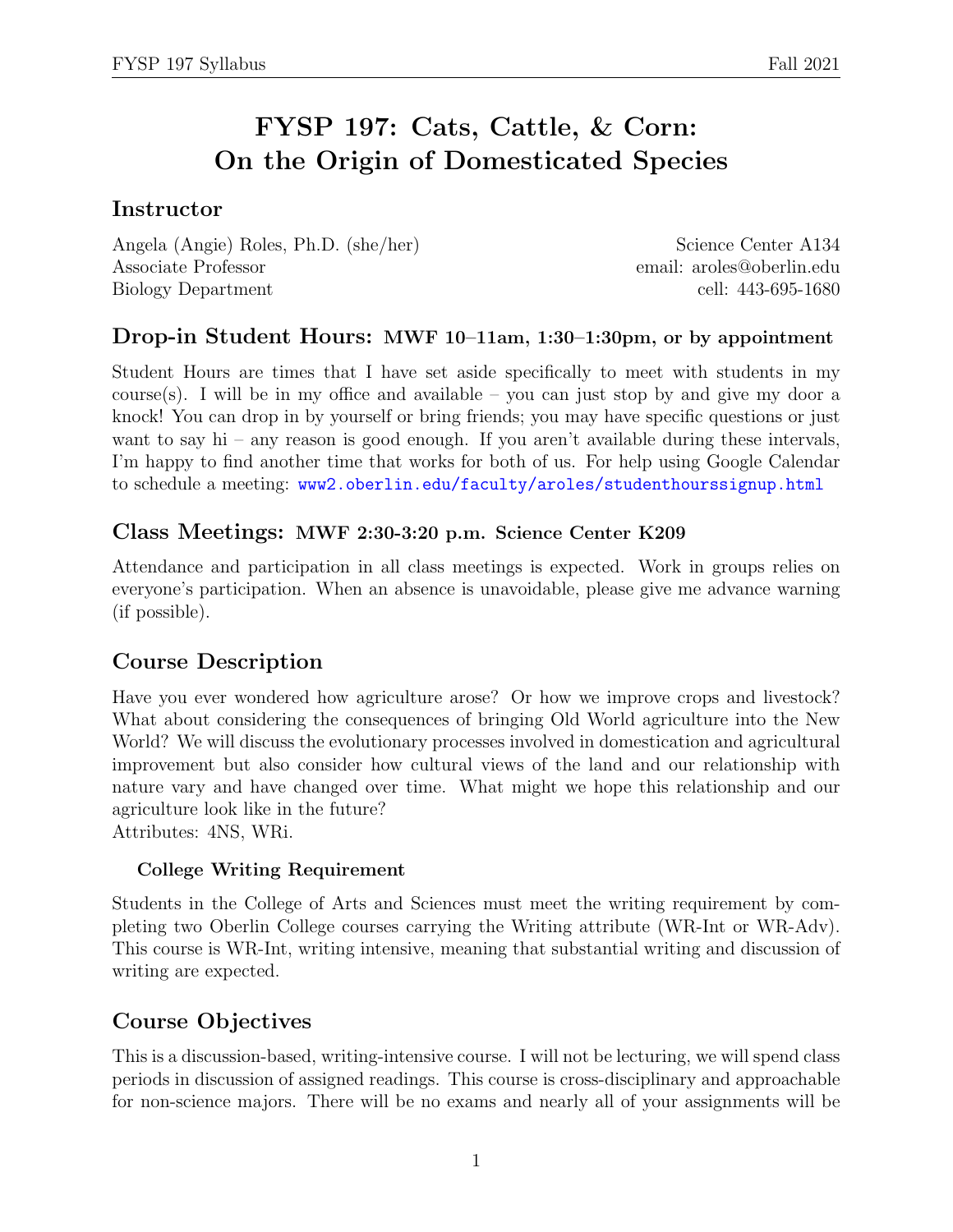writing assignments (many of which will require revisions). The major goals of this course are:

- to improve your ability to participate in class discussions;
- to improve your academic writing skills, including an understanding of and appreciation for revising drafts of writing assignments;
- to improve your critical thinking skills, learning to explain and support your point of view;
- to consider agriculture (past, present, future), including its connection with evolutionary biology and the implications for global, national, and local communities.

## Statement on Accessibility and Inclusion

Central to this course is an understanding and appreciation of diversity across the tree of life. In line with that value, I aim to make this course accessible and inclusive of all students. Each individual brings with them a unique set of experiences which inform their perspective when interacting with others and learning new information. All are welcome in this class and expected to put in the work to learn more than you knew coming in. You have the right to ask for assistance, access, or additional resources to meet your learning needs. If you find yourself unable to fully access the course in any way, you are welcome to contact me to discuss your needs. During the first week of classes, we will discuss community norms to guide us in our interactions.

### In case of emergency...

Should circumstances arise that prevent you from fulfilling your responsibilities, such as completing assignments on time or making it to class, you should contact me ASAP. If you anticipate issues or conflicts arising in advance, please contact me so that we may make arrangements.

## Honor Code

You are expected to sign the Honor Code ("I affirm that I have adhered to the Honor Code in this assignment.") on all work completed. For electronically submitted assignments, you may type your name as a signature or add a scanned copy into the document.

Following the Honor Code includes:

- Submitting only work that is your original production (no plagiarism).
- Properly citing any works or ideas created by others that you reference or were influenced by in your own work.
- Properly crediting any images / figures / tables / charts / data that were generated by someone else but used in your work.

I am required to report any suspected violations of the Honor Code to the Honor Committee. Independent of any deliberations of the Honor Committee, in this course suspected violations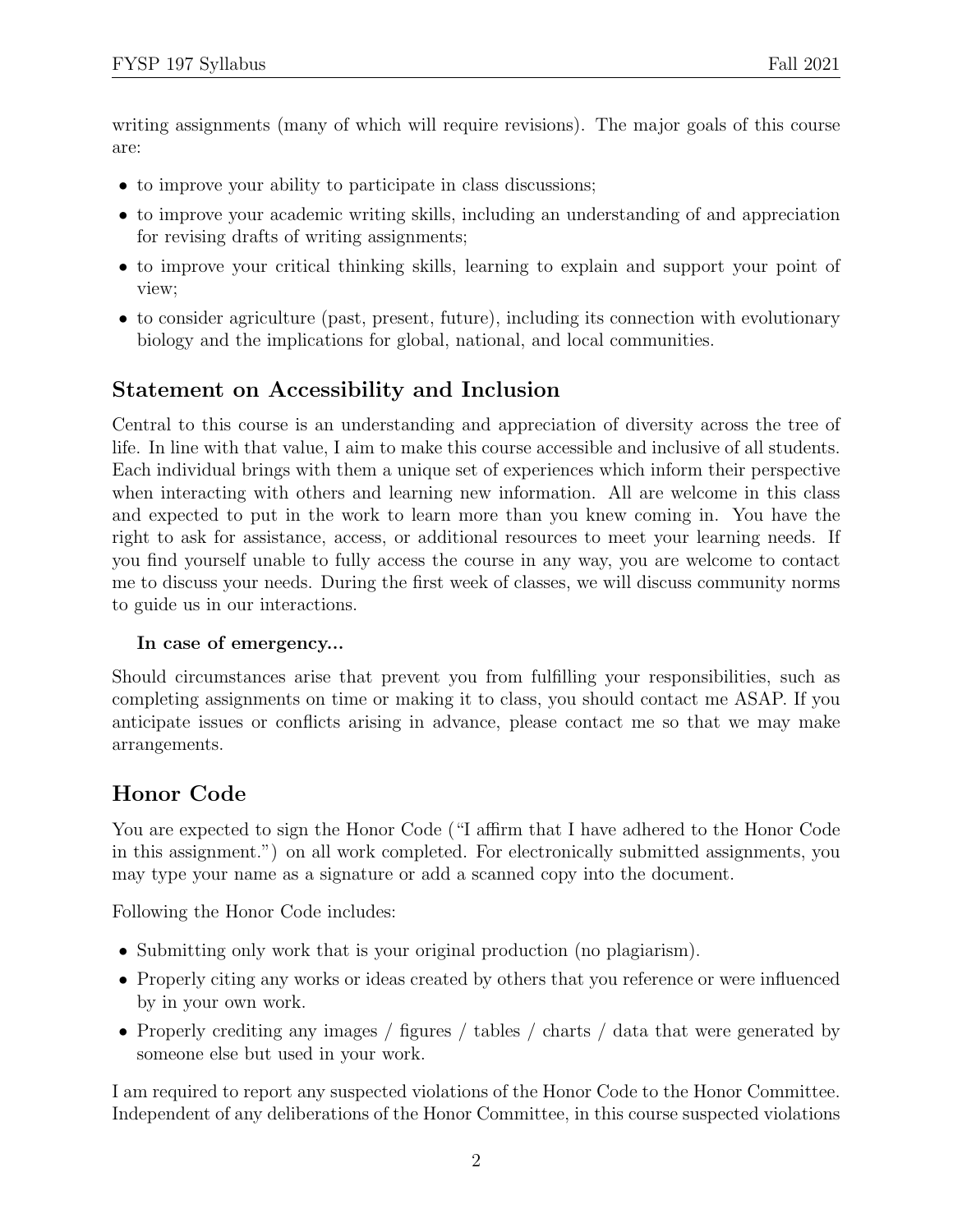of the Honor Code may result in a grade of zero on any relevant assigned work. More information on the Oberlin Honor Code may be found here: [https://www.oberlin.edu/](https://www.oberlin.edu/dean-of-students/student-conduct/academic-integrity) [dean-of-students/student-conduct/academic-integrity](https://www.oberlin.edu/dean-of-students/student-conduct/academic-integrity).

## Support Services

- I am available for individual consultation during student hours or by appointment.
- Students who have been approved by the [Center for Student Success](https://new.oberlin.edu/office/student-academic-services/) (Peters Hall 118) for course accommodations should speak with me to be sure that your needs are being met in this course.
- Peer Tutors are available through the Academic Advising Resource Center (AARC), <https://www.oberlin.edu/aarc/peer-tutoring> or email [peertutoring@oberlin.edu.](mailto:peertutoring@oberlin.edu) This service is free and you are encouraged to arrange for a tutor as soon as you like.
- The Executive Functioning Program offers peer tutors, freely available through the Center for Student Success. If you struggle with planning and organization skills, you might contact this program! You can find out more at [https://www.oberlin.edu/](https://www.oberlin.edu/center-student-success/efg) [center-student-success/efg](https://www.oberlin.edu/center-student-success/efg), where you can also sign up to meet with a an EF tutor.
- The [Writing](https://new.oberlin.edu/arts-and-sciences/departments/rhetoric/writing-associates-program/writing-center.dot) Center has peer writing associates who can assist students at all stages of the writing process.

# Required Texts

The required texts are available at the Oberlin Bookstore.

- 1. Kimmerer, R. W. 2013. Braiding sweetgrass: Indigenous wisdom, scientific knowledge, and the teachings of plants. Milkweed Editions, Canada.
- 2. Denison, R. F. 2012. Darwinian agriculture: How understanding evolution can improve agriculture. Princeton University Press, New Jersey.
- 3. Graff, G. and C. Birkenstein. 2021. They say, I say: The moves that matter in academic writing. 5th ed. W. W. Norton & Company, Inc., New York.

## Assessment

In this course, we will use contract grading, a method of assessment in which you write a contract laying out the work you will complete (to a satisfactory level) in order to earn the grade you specify. For details, see the template contract shared [here.](https://docs.google.com/document/d/1grkNzVi186MdiiU0dHPKXo3_IZndhx2HLtUVeL9yM1U/edit?usp=sharing) All course materials will be available in a shared Google Drive folder, [linked here](https://drive.google.com/drive/folders/1mAz_kgyY-vtDTbsDeleq3QvJ-DtO9bNv?usp=sharing) (you will need to be signed into your Oberlin account to view these resources). You can also access these links via Angie's webpage: <https://www2.oberlin.edu/faculty/aroles/fysp197.html>.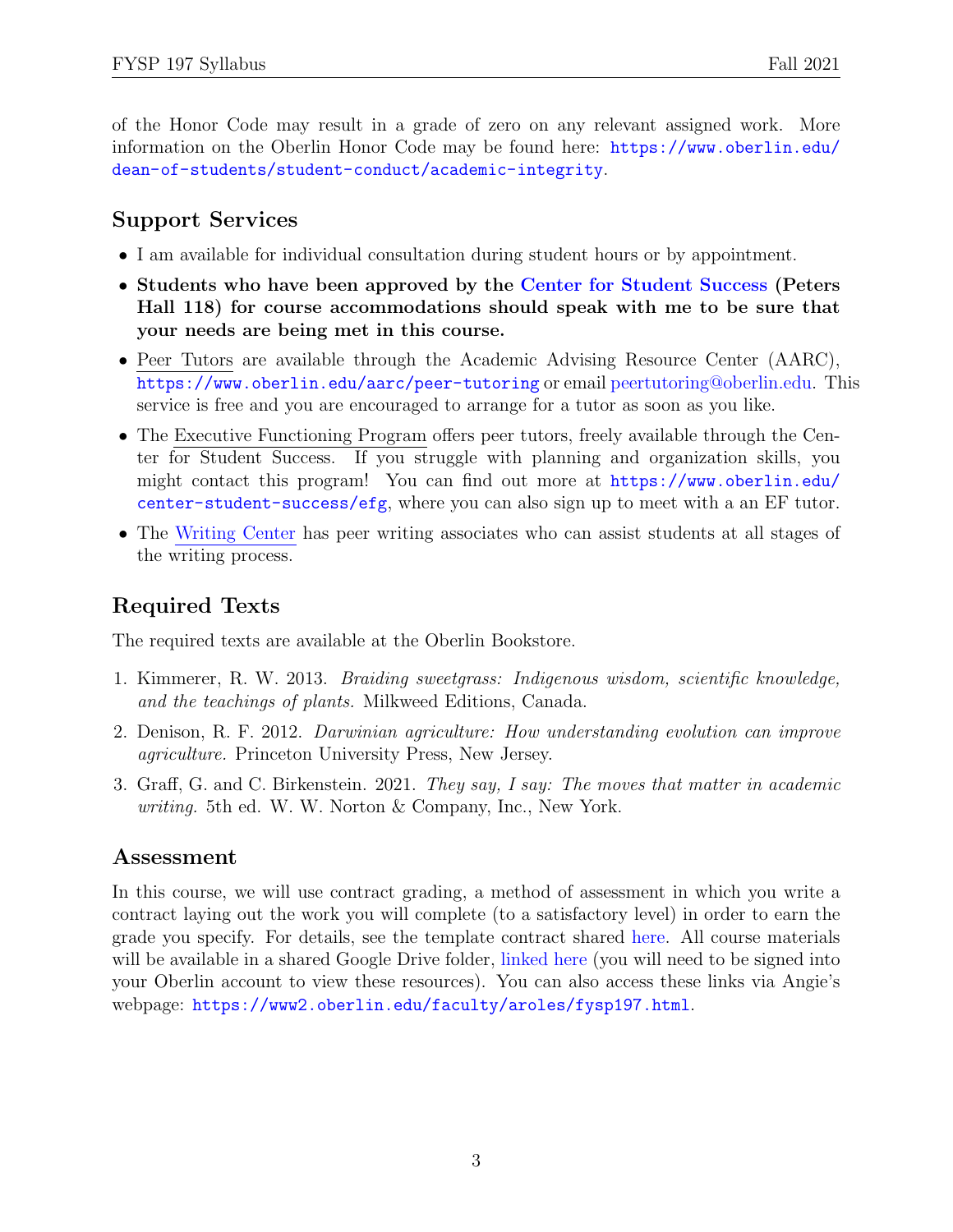### Preliminary Schedule

Note that  $TSIS = They Say, I Say by Graf and Birkenstein$ 

# Week 1: October 4–6 M 10/04 Course Introduction W 10/06 Begin Braiding Sweetgrass: (1) Introduction and (2) Preface F 10/08 TSIS: (1) Preface and (2) Chapter 14. "What's Motivating This Writer?" Reading for the Conversation Week 2: October 11–15 M 10/11 Planting Sweetgrass: (1) Skywoman Falling, (2) The Council of Pecans, and (3) The Gift of Strawberries W 10/13 Planting Sweetgrass: (1) An Offering, (2) Asters and Goldenrod, and (3) Learning the Grammar of Animacy F 10/15 TSIS: (1) Introduction and (2) Chapter 12. "I Take Your Point" Entering Class Discussions Week 3: October 18–22 M 10/18 Tending Sweetgrass: (1) Maple Sugar Moon, (2) Witch Hazel, and (3) A Mother's Work W 10/20 Tending Sweetgrass: (1) The Consolation of Water Lilies, and (2) Allegiance to Gratitude F 10/22 TSIS: (1) Chapter 1. "They Say" Starting with What Others Are Saying and (2) Chapter 2. "Her Point Is" The Art of Summarizing Week 4: October 25–29 M 10/25 Picking Sweetgrass: (1) Epiphany in the Beans, (2) The Three Sisters, and (3) Wisgaak Gokpenagen: A Black Ash Basket W 10/27 Picking Sweetgrass: (1) Mishkos kenomagwen: The Teachings of Grass, (2) Maple Nation: A Citizenship Guide, and (3) The Honorable Harvest F 10/29 TSIS: (1) Chapter 3. "As He Himself Puts It" The Art of Quoting and (2) Chapter 4. "Yes / No / Ok, But" Three Ways to Respond Week 5: November 1–5 M 11/01 Braiding Sweetgrass: (1) In the Footsteps of Nanabozho: Becoming Indigenous to Place, (2) The Sound of Silverbells, and (3) Sitting in a Circle W 11/03 Braiding Sweetgrass: (1) Burning Cascade Head, (2) Putting Down Roots, and (3) Umbilicaria: The Belly Button of the World F 11/05 TSIS: (1) Chapter 5. "And Yet" Distinguishing What You Say from What They Say and (2) Chapter 6. "Skeptics May Object" Planting a Naysayer in Your Text

#### Week 6: November 8–12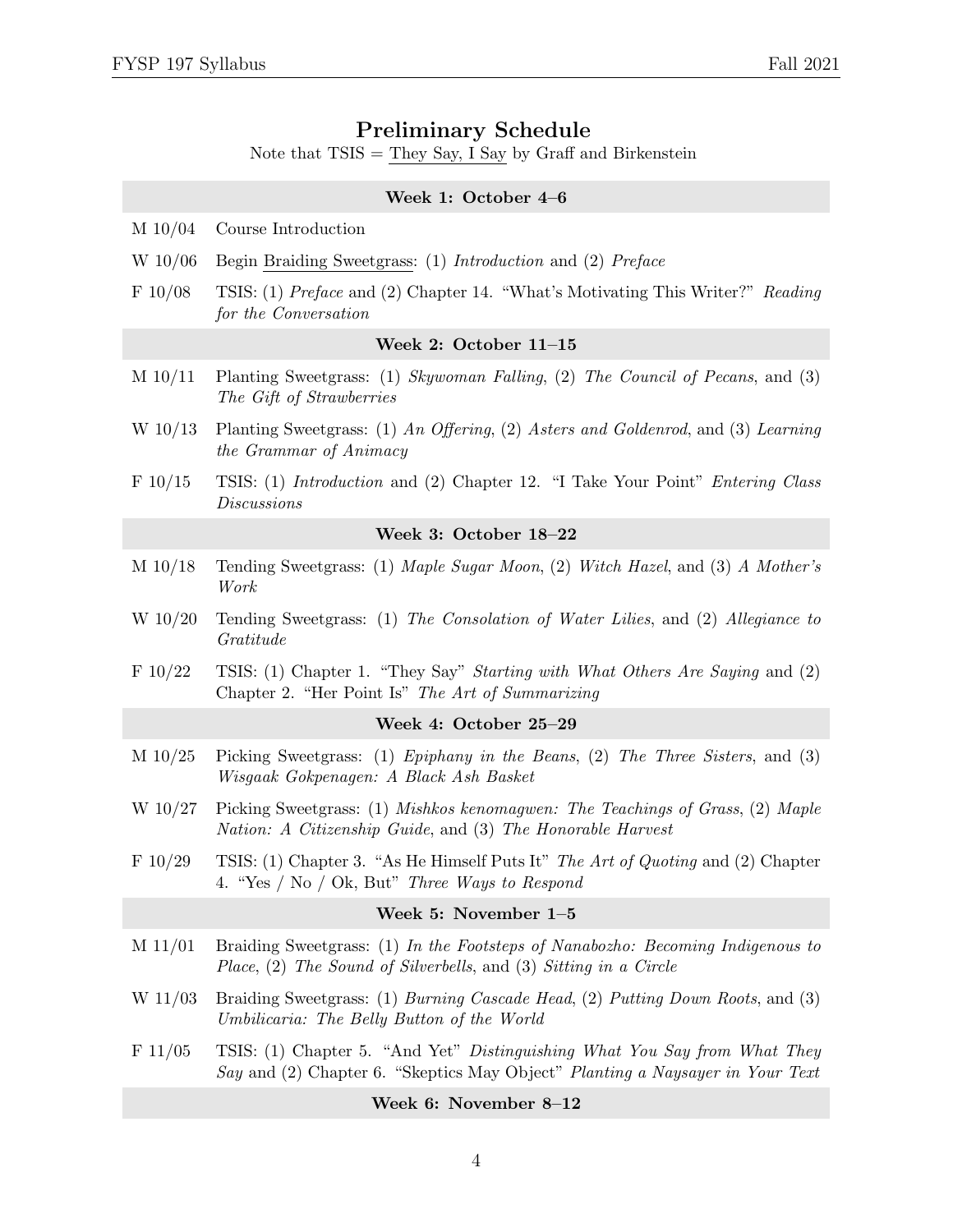- M 11/08 Braiding Sweetgrass: (1) Old-Growth Children, and (2) Witness to the Rain
- W 11/10 Burning Sweetgrass: (1) Windigo Footprints, (2) The Sacred and the Superfund, and (3) People of Corn, People of Light
- F 11/12 TSIS: (1) Chapter 7. "So What? Who Cares?" Saying Why It Matters

|                                    | Week 7: November $15-19$                                                                          |
|------------------------------------|---------------------------------------------------------------------------------------------------|
| M 11/15                            | Burning Sweetgrass: (1) Collateral Damage and (2) Shkitagen: People of the Sev-<br>enth Fire      |
|                                    | W 11/17 Finish Braiding Sweetgrass: (1) Defeating Windigo and (2) Epilogue: Returning<br>the Gift |
| F 11/19                            | TSIS: (1) Chapter 8. "As A Result" Connecting the Parts                                           |
| Thanksgiving break $(11/20-11/28)$ |                                                                                                   |
|                                    |                                                                                                   |

#### Week 8: November 29–December 3

- M 11/29 Begin Darwinian Agriculture: Chapter 1. Repaying Darwin's Debt to Agriculture
- W 12/01 Ford: Chapter 2. What Do We Need from Agriculture?
- F 12/03 TSIS: (1) Chapter 9. "You Mean I Can Just Say It That Way?" Academic Writing Doesn't Mean Setting Aside Your Own Voice

### Week 9: December 6–10

- M 12/06 Ford: Chapter 3. Evolution 101: The Power of Natural Selection
- W 12/08 Ford: Chapter 4. Darwinian Agriculture's Three Core Principles
- F 12/10 TSIS: (1) Chapter 10. "But Don't Get Me Wrong" The Art of Metacommentary

#### Week 10: December 13–17

- M 12/13 Ford: Chapter 5. What Won't Work: Tradeoff-blind Biotechnology
- W 12/15 Ford: Chapter 6. Selfish Genes, Sophisticated Plants, and Haphazard Ecosystems
- F 12/17 TSIS: (1) Chapter 11. "What I Really Want To Say Is" Revising Substantially

#### Week 11: December 20–22

- M 12/20 Ford: Chapter 7. What Won't Work: Misguided Mimicry of Natural Ecosystems
- W 12/22 Ford: Chapter 8. What Has Worked: Improving Cooperation within Species
- F 12/24 Winter Break: No classes

Winter Break (Dec 23–Jan 02)

#### Week 12: January 3–7